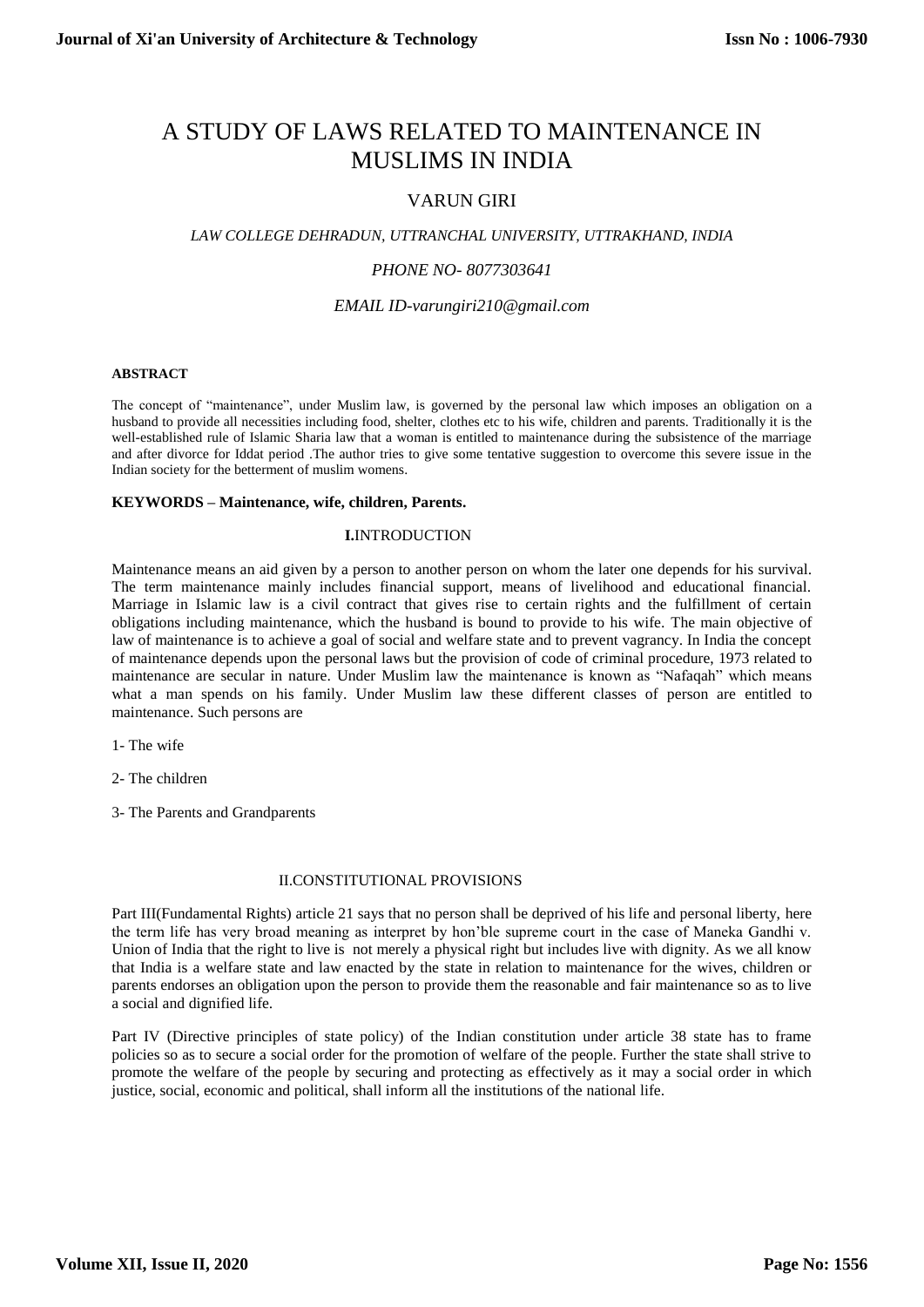## 2.1 WIFE

Under Muslim law wife is entitled to maintenance after divorce only during the period of Iddat and not thereafter. The wife is also entitled to the special allowance known as Kharcha-i-pandan, if given under an antenuptial agreement between the parties to the marriage. It is a kind of personal allowance given to the wife by her husband and is the absolute property of the wife.

In Ali Akbar vs. Mst. Fatima(1929) ILR II Lah.85, An allowance of Rs. 25.00 per month was fixed for Kharachi-Pandan in addition to the amount of maintenance which she is entitled to get from her husband. It was held, that the wife is entitled to the allowance irrespective of the fact that she refuses to stay with her husband.

Mohd Ahmad Khan v. Shah Bano Begum or the Shah Bano Case:

In this case, a 62 year old woman was divorced and subsequently denied maintenance. She had not remarried. On moving the court of the Judicial Magistrate at Indore under section 125 of the code of criminal procedure she claims maintenance of Rs 500 per month, she was awarded a Maintenance of Rs 25 per month from the husband. Aggrieved by the order of judicial magistrate, she filed a revision petition before the Madhya Pradesh High Court, which entitled her to a Maintenance of Rs 179.20 per month. Later on the husband appealed against this order before the Supreme Court, his main contention being that since the dissolution had taken place, she ceased to be his wife and under Muslim law, he was not obliged to pay her maintenance. Also, since he had paid the dower amount during the Iddat period, the wife was not entitled to any Maintenance. The Supreme Court dismissed the appeal and upheld the decision of the High Court. The Supreme Court explained this judgment by saying that, even if there is a conflict, section 125 of the code of criminal procedure is a secular law, and hence, applies to all women, irrespective of their religion. It further stated that the code shall prevail over Muslim Personal Law in case of a conflict. After this case in the year 1986 the union government passed a law i.e. the Muslim women(protection of rights on divorce) act,1986 to protect the rights of Muslim women who have been divorced by, or have obtained divorce from, their husbands and to provide for matters connected therewith or incidental thereto. According to section 3 of this act a divorced Muslim women shall be entitled to

A) A reasonable maintenance to be paid to her within the Iddat period by her former husband,

B) where the divorced Muslim women herself maintains the children born to her before or after the divorce, a reasonable maintenance to be paid by her former husband for a period of two years from the respective dates of birth of such children,

C) an amount equal to sum of mahr or dower agreed to be paid to her at the time of her marriage or at any time thereafter according to the Muslim law, and

D) all the properties given to her before or at the time of marriage or after her marriage by her relatives or friends or the husband or any relative of the husband or his friends.

Daniel Latifi v. Union of India:

In this case, a writ was filed under Article 32 challenging the constitutional validity of the Muslim women(protection of rights on divorce) act 1986.In this case the constitutional validity of the Act was upheld and an interpretation of the provisions of the Act was provided. The court concluded that, one, the Act does not violate Articles 14, 15 and 21 and hence, is not ultra vires. The court made the following interpretations. Firstly, interpreting the meaning of the term "within" used under section 3(1)(a) of the Act read with the terms terms fair and reasonable, the court arrived at the conclusion that the maintenance, being fair and reasonable, should exceed the iddat period but must be made within the iddat period. Such maintenance made during iddat period should be for her entire future, that is the time after the expiration of iddat period as well. The liability of the husband, therefore, is not limited to the iddat period. Therefore, this Act is not in contravention of section 125 of the Code of criminal procedure

One more remedy is also available to the divorced woman under the code of criminal procedure, 1973 section 125 which deals with order for maintenance of wives, children and parents. This section applies when any person having sufficient means neglects or refuse to maintain his wife ,unable to maintain herself a first class judicial magistrate upon proof of such refusal or neglect order such person to make monthly allowance for maintenance to this wife on such rate as the magistrate deems fit. This section also contain the provision of interim maintenance payable during the pendency of the proceeding related to Maintenance and application for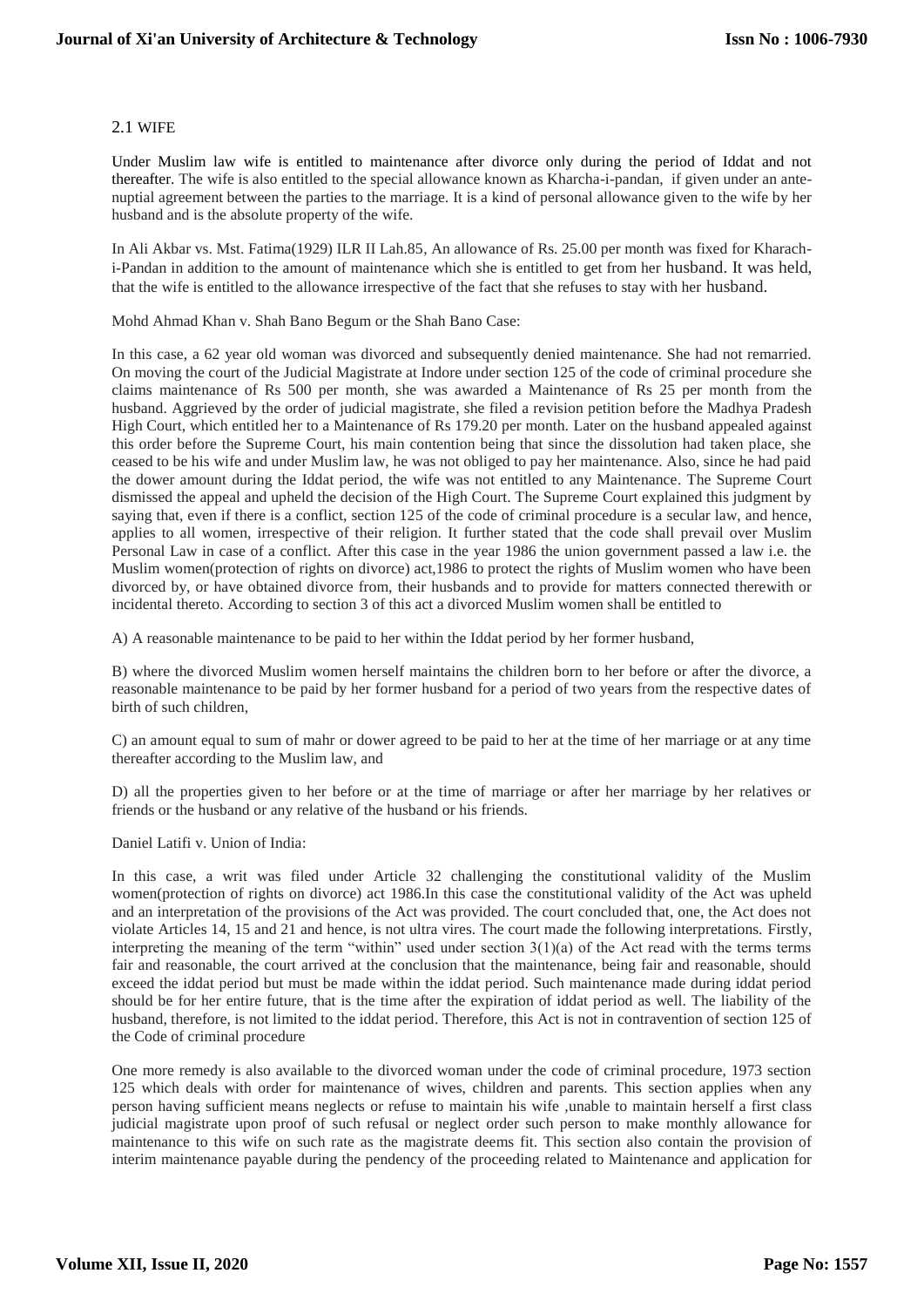such interim maintenance shall as far as possible be disposed of with in sixty days from the date of service of notice of the application to such person.

In case of Noor Saba Khatoon v. Mohd. Quasim, (1997) 6 SCC 233 the court held that the benefit under Section 125 CrPC is available to all children irrespective of religion. Right under Muslim Women (Protection of Rights on Divorce) Act, 1986 is that of the mother to claim maintenance for children for two years from their date of birth and is distinct and independent of the right to maintenance under the code of criminal procedure to minor children unable to maintain themselves.

### 2.2 CHILDREN

Parents are under the obligation to maintain their children. Under Muslim law father is bound to maintain his sons until they attain puberty and daughters until they are married. According to section 3 of Muslim women (protection of rights on divorce) act,1986 where the children are born before or after the divorce of Muslim women a reasonable maintenance to be paid by her former husband for a period of two years from the dates of birth of such children.

As per the provisions given under chapter IX of the code of criminal procedure, 1978 any person i.e. father or mother neglects or refuses to maintain even after having sufficient means his minor legitimate or minor illegitimate child (whether married or not) unable to maintain itself or his major legitimate or illegitimate child (not being a married daughter) where such child is by reason of having any physical or mental abnormality or injury due to which they are unable to maintain themselves. But this general rule has one exception given under section 125 of the code which says that the magistrate may order the father of a minor girl child who is married to make such amount unless she becomes major if the magistrate is satisfied that the husband of such minor girl child does not possessed sufficient means.

Bakulabai v. Gangaram, (1988) 1 SCC 537.

A child born out of a void marriage between a woman and a man who already has a wife is to be treated as a legitimate child who is entitled to maintenance under Section 125 of the code of criminal procedure.

Jasbir Kaur Sehgal v. District Judge, Dehradun, (1997)7 SCC 7.

An unmarried daughter unable to maintain herself is entitled to claim maintenance under the Hindu Adoption and Maintenance Act, 1956. The father is obliged to maintain her unmarried daughters even if they are living separately with their mother.

Jagdish Jugtawat v. Manju Lata, (2002) 5 SCC 422

Daughter is entitled to maintenance under when read with Hindu Adoption and Maintenance Act, 1956 even after attaining majority but till her marriage.

Padmja Sharma v. Ratan Lal Sharma, (2000) 4 SCC 266

Both, a Hindu divorcee father and a Hindu divorcee earning mother are obliged to contribute for maintenance of their children under the Hindu Adoption and Maintenance Act, 1956. Father is not exclusively responsible to maintain children regardless of mother being affluent.

#### 2.3 PARENTS AND GRANDPARENTS

It is the moral duty of the person to maintain his parents and grandparents. Under the Islamic law, if the children have a right to be maintained by their parents, they also have a like duty to provide maintenance to their parents. Principles related to maintenance of parents under Muslim law are given below-

Those parents who are in need are entitled to get maintenance from their children.

Both the son and daughter have equal duty to maintain their parents.

If the child is in a position that he/she can only support one of its parents, always the mother gets priority over father.

Under Muslim law, son is not bound to maintain his step mother.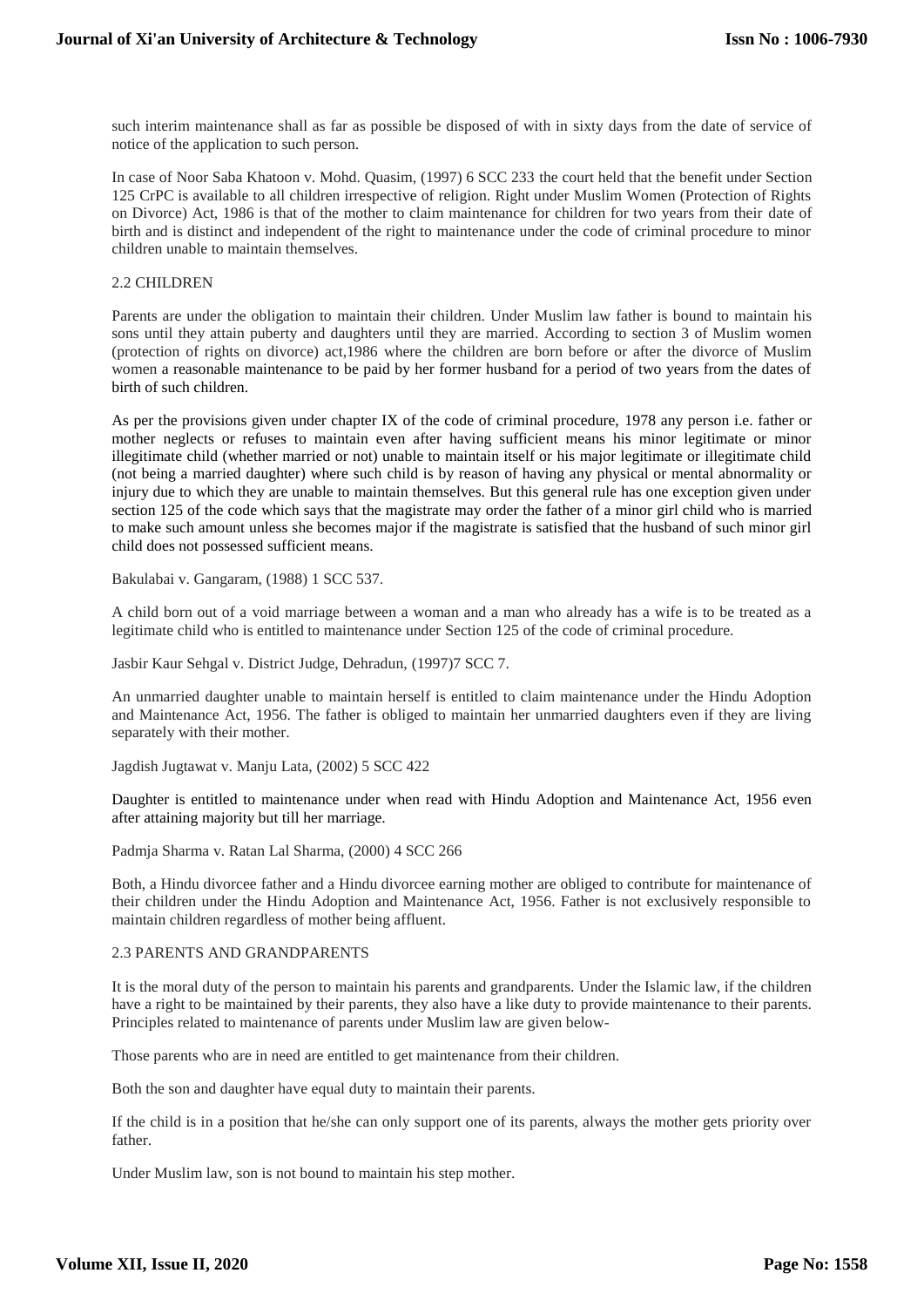In the year 2007 the government of India passed an act i.e. The maintenance of parents and senior citizens act, 2007 to provide for more effective provisions for the maintenance and welfare of parents and senior citizens guaranteed and recognised under the constitution and for matters connected therewith or incidental thereto. Under this act the term maintenance is defined under section 2(b) includes provisions for food, clothing, residence and medical attendance and treatment. According to this act parent means father or mother whether biological, adoptive or step father or step mother.

As per section 4 a parent who is unable to maintain himself from his own earnings or out of the property owned by him shall be entitled to make an application under section 5 to the tribunal

-In case of parents or grandparents against one or more of his children not being a minor

-In case of a childless senior citizen against such of his relative referred to in clause (g) of section 2.

An application for the maintenance may be made by a senior citizen or parent, if he is incapable by any other person or organisation authorised by him or the tribunal may take cognizance suo motu.

The maintenance and welfare of parents and senior citizens (amendment) act bill, 2019 was introduced in the lower house of the Indian parliament by the minister of social justice and empowerment i.e. Thawarchand Gehlot on 11 december, 2019. salient features of the bill includes:

Under new definition the term children also include step-children, adoptive children, children in laws and the legal guardian of minor children and the bill expands the term parents to include parents-in-laws and grandparents.

The new bill also expand the definition of maintenance to include the provision of healthcare, safety, and security for parents and senior citizens to lead a life of dignity and the term welfare is defined in broader sense by including the provision of housing, housing , clothing, safety, and other amenities necessary for the physical and mental well being of a senior citizen or parent.

Under the act of 2007 the maximum limit of maintenance is fix to 10,000 but the bill removes the upper limit on the maintenance allowance. The act enact the provision to deposit the maintenance amount to parents or senior citizen with in thirty days after the order is passed but this bill reduces the time to 15 days.

In the act of 2007 only senior citizens or parents are allowed to appeal the decision of the maintenance tribunal but the bill allows children and relatives also to prefer an appeal against the decision of tribunal.

The bill also enhance the punishment of abandonment of senior citizen or parents from imprisonment of upto 3 month or a fine up to 5000 rupees or both to imprisonment between 3 and 6 month or fine of up to 10,000 rupees or both.

Under the act of 2007 state government may set up old age homes but the bill removes this provision and provides care homes for the senior citizens which may be set up by government or private organisation. These care homes must be registered by a registration authority set up the state government.

The bill makes a provision by which all government and private hospital are under the obligation to provide certain facilities such as separate queues, beds, and facilities for geriatric patients.

The bill also provide a provision which requires every police station to have at least one officer not below the rank of ASI to deal with the issues related to parents also state government is under the obligation to constitute a special police unit for senior citizens in every district and such unit will be headed by a officer not below the rank of DSP.

But the maintenance and welfare of parents and senior citizens (Amendment) Bill, 2019 is pending before the standing committee of the parliament.

Earlier there was no provision of maintenance of wives, children and parents in the code of criminal procedure but in the year 1973 the provision related to maintenance was inserted in the code under section 125 if any person having sufficient means neglects or refuses to maintain his father or mother , unable to maintain himself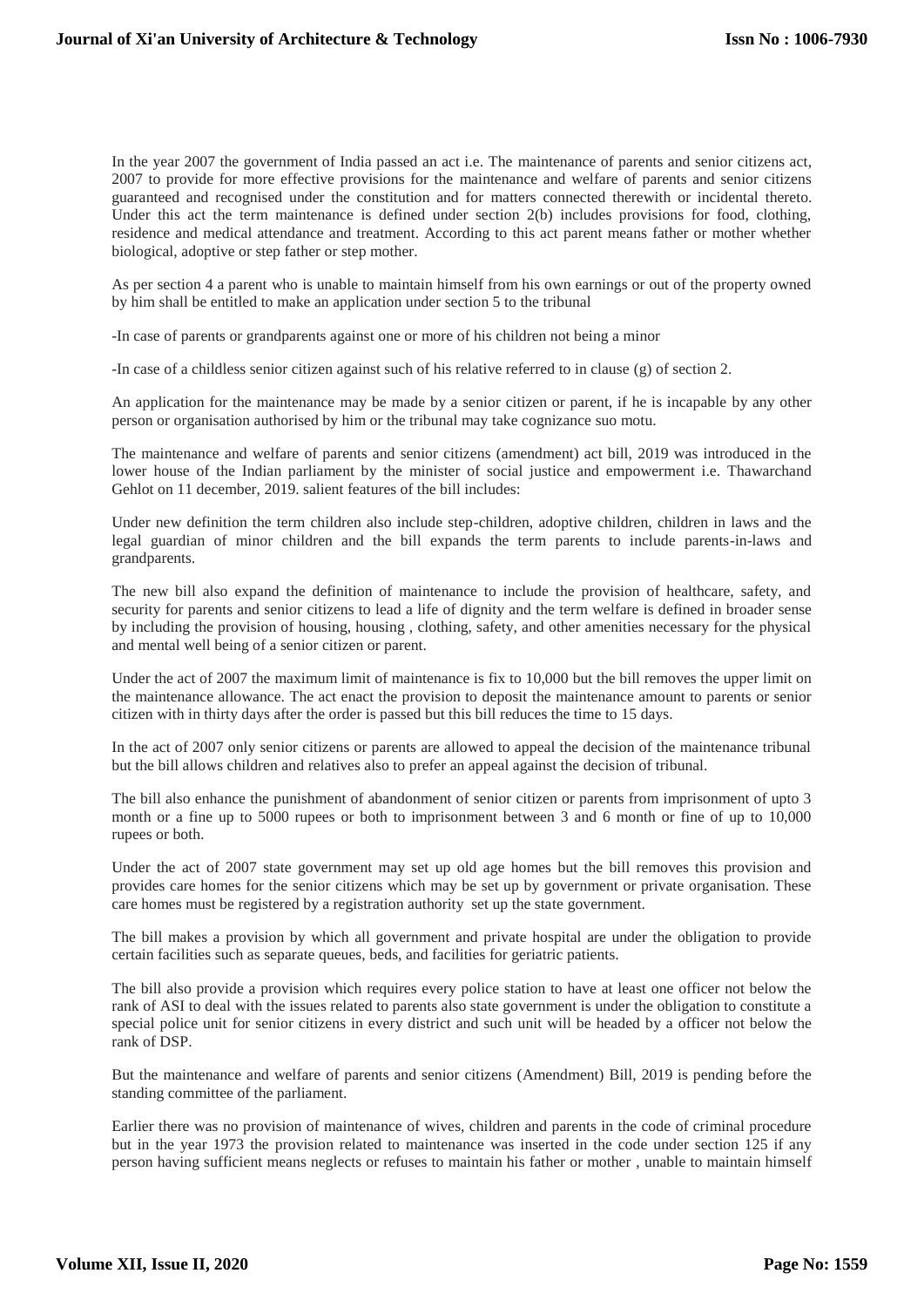or herself a magistrate of the first class may upon proof of such neglect or refusal order such person to make a monthly allowances for the maintenance of his father or mother at such rate the magistrate thinks fit.

#### Vijaya Manohar Arbat v. Kashirao Rajaram Sawai, (1987) 2 SCC 278

Along with a son, Section 125 of the code of criminal procedure imposes liability even on daughter whether married or unmarried, having sufficient means to pay maintenance to her parents who are unable to maintain themselves.

Kirtikant D. Vadodaria v. State of Gujarat, (1996) 4 SCC 479.

A childless stepmother may claim maintenance from her stepson provided she is a widow or her husband, if living, is incapable of supporting and maintaining her.

M. Venugopal v. DM, Kanyakumari, 2014 SCC OnLine Mad 5642.

Senior citizens, including parents, will be entitled to maintenance under Maintenance and Welfare of Parents and Senior Citizens Act, 2007 if only they are unable to maintain themselves from their own earnings or out of the income from the property owned by them.

### III.CONCLUSION

Thus from the above article it is very much clear that the maintenance provision under the Muslim law is absolutely different from the other personal laws. But in the year 1986 the successful step was taken by union government by passing the Muslim Women (Protection of Rights on Divorce) Act, 1986 by which the law of maintenance under Muslim law is codified one more step was taken by the parliament by inserting the provision of maintenance under chapter IX of the code of criminal procedure, 1973 which is secular in nature. The Muslim women (protection of rights on marriage) bill, 2019 was introduced in the lower house of the parliament by Ravi Shankar Prasad (minister of law and justice) on June 21, 2019 which replaces an ordinance promulgated on 21 February, 2019. The bill makes declaration of triple talaq i.e. pronouncement of the word "talaq" thrice in one sitting by a Muslim man to his wife a cognizable offence. But the act passed by the legislature improves the conditions of Muslim women in the country.

#### IV.SUGGESTIONS

From above, it is in this manner, inferred that the situation of separated from spouse under other individual laws, is very extraordinary and particular to that of a Muslim separated from lady. Indeed, even the utilization of general law (Section 125 of Cr. P.C.) was subjected to the satisfaction of the conditions as said under area 5 of the Muslim Women (Protection of Rights on Divorce) Act, 1986 as an alternative. At the point when a left or penniless Muslim (separated) spouse who can't get support by excellence of denial in Muslim Law, approaches and documents application under Section 125 of Cr. P.C., the standard Defense received by the spouse was to argue that he has officially separated from his significant other and subsequently he isn't labile to pay upkeep. This contention wound up more grounded after the institution of Muslim Women (Protection of Rights on Divorce) Act, 1986.Fortunately, the legal has indicated mindfulness and stepped up with regards to securing the enthusiasm of Muslim lady and has in genuine sense enabled Muslim ladies, particularly separated from lady to keep up a satisfactory standard of life and to crush the bad form done to them as per Muslim individual law, it is anything but difficult to dispose of the spouse by negligible articulating Tales. The choice given by the Supreme Court in Danial Latifi case settles the law for the separated from Muslim spouse and vests her with a "protected appropriate" to vocation through support which was first made as an issue in the Shah Bano Begum case. The present Act welcomes more feedback than applaud. The substance of the Muslim Women (Protection of Rights on Divorce) Act, 1986 has left a chance to the legal to not just give some alleviation to the separated from Muslim spouses yet additionally prompt the development of a mindfulness and need to care for them and not to forsake them to desperation. Also, to give them pride and regard of a person and not to consider them as a protest which is utilized for delight and when exhausted tossed out of the house. Support, along these lines is a methods for surviving and to lead an upbeat and aware life